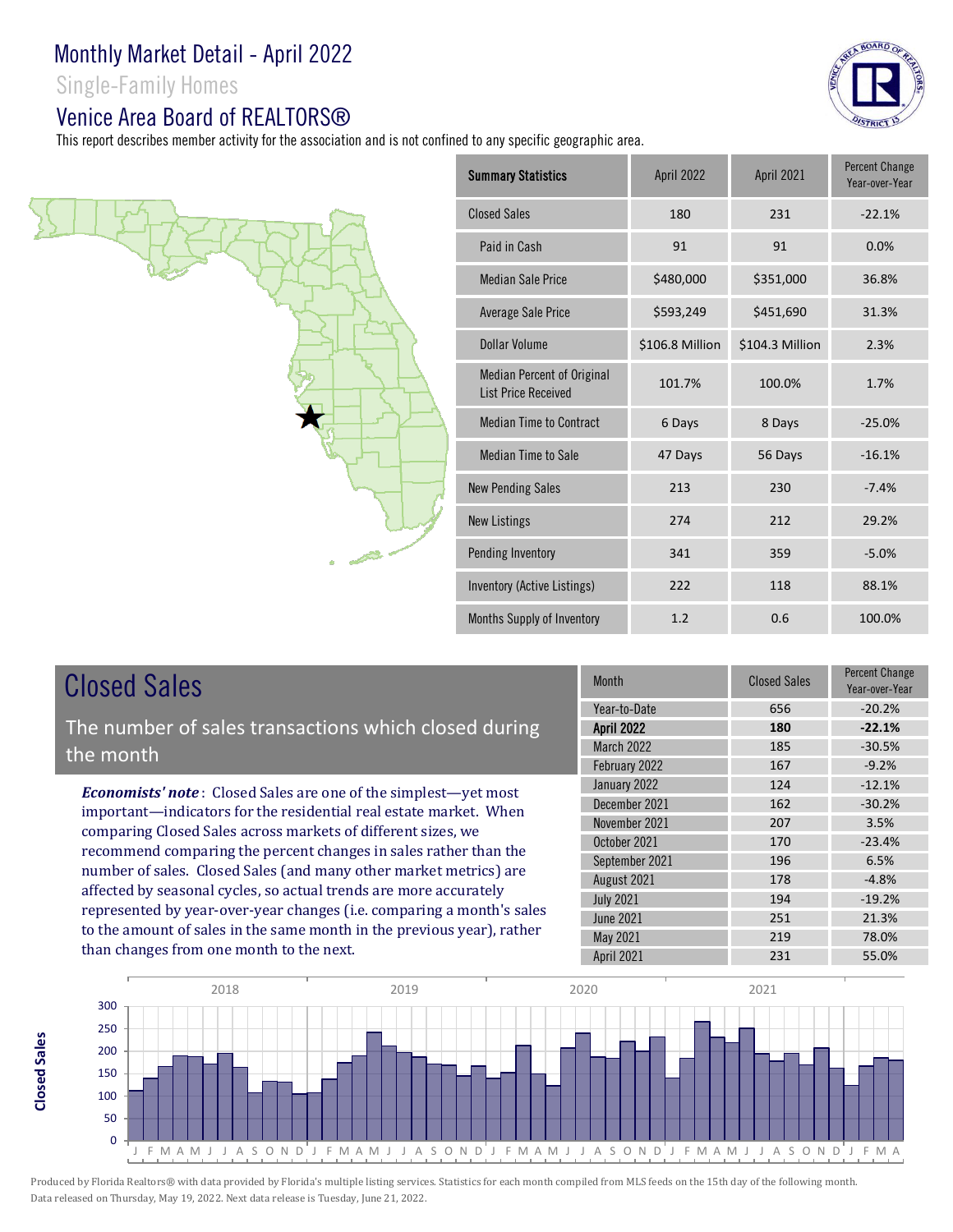Single-Family Homes

## Venice Area Board of REALTORS®

This report describes member activity for the association and is not confined to any specific geographic area.





# Cash Sales as a Percentage of Closed Sales

The percentage of Closed Sales during the month which were Cash Sales

*Economists' note* : This statistic is simply another way of viewing Cash Sales. The remaining percentages of Closed Sales (i.e. those not paid fully in cash) each month involved some sort of financing, such as mortgages, owner/seller financing, assumed loans, etc.

| <b>Month</b>      | <b>Percent of Closed</b><br>Sales Paid in Cash | <b>Percent Change</b><br>Year-over-Year |
|-------------------|------------------------------------------------|-----------------------------------------|
| Year-to-Date      | 49.4%                                          | 15.7%                                   |
| <b>April 2022</b> | 50.6%                                          | 28.4%                                   |
| March 2022        | 50.3%                                          | 21.5%                                   |
| February 2022     | 55.7%                                          | 23.5%                                   |
| January 2022      | 37.9%                                          | $-20.2%$                                |
| December 2021     | 42.6%                                          | 23.5%                                   |
| November 2021     | 52.7%                                          | 40.5%                                   |
| October 2021      | 44.1%                                          | 34.0%                                   |
| September 2021    | 48.0%                                          | 31.9%                                   |
| August 2021       | 40.4%                                          | 51.3%                                   |
| <b>July 2021</b>  | 49.0%                                          | 59.1%                                   |
| <b>June 2021</b>  | 51.4%                                          | 66.3%                                   |
| May 2021          | 51.6%                                          | 58.8%                                   |
| April 2021        | 39.4%                                          | 30.5%                                   |

May 2021 113 182.5%



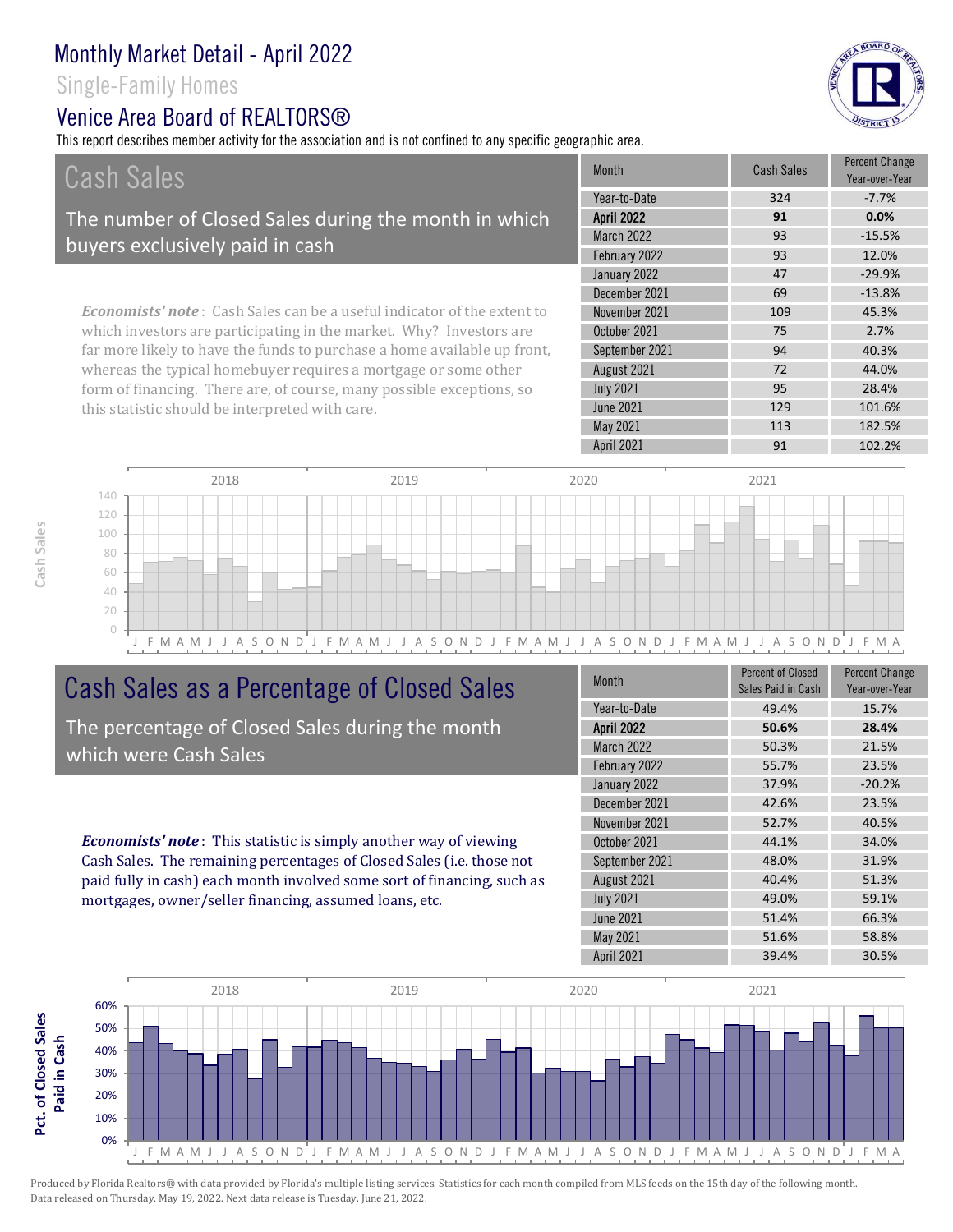Single-Family Homes

### Venice Area Board of REALTORS®

This report describes member activity for the association and is not confined to any specific geographic area.

Median Sale Price

### The median sale price reported for the month (i.e. 50% of sales were above and 50% of sales were below)

*Economists' note* : Median Sale Price is our preferred summary statistic for price activity because, unlike Average Sale Price, Median Sale Price is not sensitive to high sale prices for small numbers of homes that may not be characteristic of the market area. Keep in mind that median price trends over time are not always solely caused by changes in the general value of local real estate. Median sale price only reflects the values of the homes that *sold* each month, and the mix of the types of homes that sell can change over time.

| <b>Month</b>      | <b>Median Sale Price</b> | <b>Percent Change</b><br>Year-over-Year |
|-------------------|--------------------------|-----------------------------------------|
| Year-to-Date      | \$459,250                | 35.1%                                   |
| <b>April 2022</b> | \$480,000                | 36.8%                                   |
| March 2022        | \$465,000                | 34.1%                                   |
| February 2022     | \$444,265                | 31.7%                                   |
| January 2022      | \$447,500                | 47.2%                                   |
| December 2021     | \$419,950                | 33.6%                                   |
| November 2021     | \$415,000                | 29.1%                                   |
| October 2021      | \$433,578                | 39.3%                                   |
| September 2021    | \$407,250                | 41.4%                                   |
| August 2021       | \$391,000                | 34.2%                                   |
| <b>July 2021</b>  | \$384,500                | 31.7%                                   |
| <b>June 2021</b>  | \$385,609                | 29.8%                                   |
| May 2021          | \$414,000                | 42.8%                                   |
| April 2021        | \$351,000                | 13.6%                                   |
|                   |                          |                                         |



# Average Sale Price

The average sale price reported for the month (i.e. total sales in dollars divided by the number of sales)

*Economists' note* : Usually, we prefer Median Sale Price over Average Sale Price as a summary statistic for home prices. However, Average Sale Price does have its uses—particularly when it is analyzed alongside the Median Sale Price. For one, the relative difference between the two statistics can provide some insight into the market for higher-end homes in an area.

| <b>Month</b>      | <b>Average Sale Price</b> | <b>Percent Change</b><br>Year-over-Year |
|-------------------|---------------------------|-----------------------------------------|
| Year-to-Date      | \$543,159                 | 33.4%                                   |
| <b>April 2022</b> | \$593,249                 | 31.3%                                   |
| March 2022        | \$536,254                 | 38.0%                                   |
| February 2022     | \$527,168                 | 32.3%                                   |
| January 2022      | \$502,284                 | 31.6%                                   |
| December 2021     | \$558,483                 | 57.8%                                   |
| November 2021     | \$449,474                 | 24.6%                                   |
| October 2021      | \$463,736                 | 28.9%                                   |
| September 2021    | \$462,838                 | 36.3%                                   |
| August 2021       | \$438,324                 | 29.4%                                   |
| <b>July 2021</b>  | \$421,662                 | 20.6%                                   |
| <b>June 2021</b>  | \$460,059                 | 38.1%                                   |
| <b>May 2021</b>   | \$434,583                 | 29.4%                                   |
| April 2021        | \$451,690                 | 20.5%                                   |



Median Sale Price

**Average Sale Price**

Average Sale Price

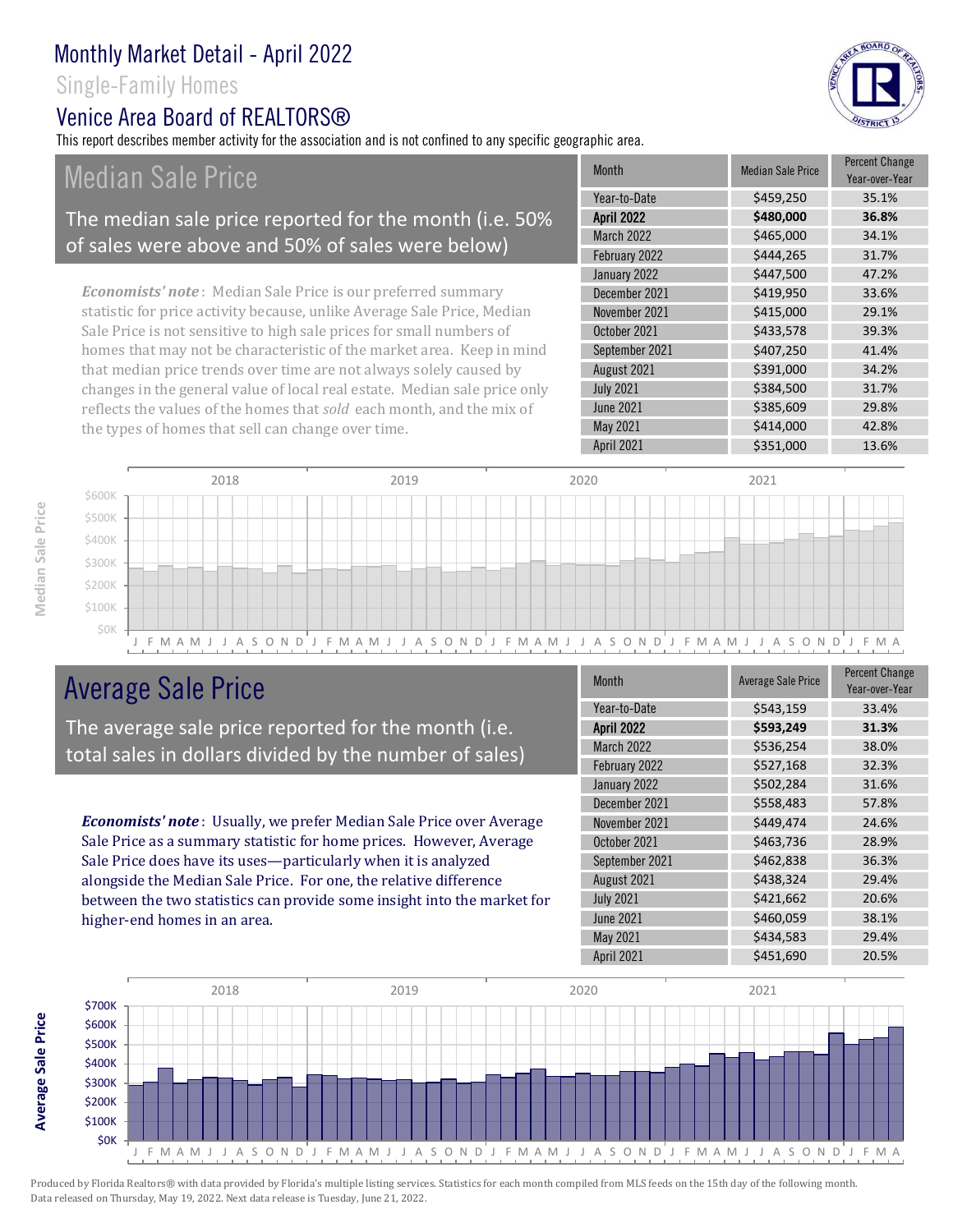Single-Family Homes

### Venice Area Board of REALTORS®

This report describes member activity for the association and is not confined to any specific geographic area.

# Dollar Volume

The sum of the sale prices for all sales which closed during the month

*Economists' note* : Dollar Volume is simply the sum of all sale prices in a given time period, and can quickly be calculated by multiplying Closed Sales by Average Sale Price. It is a strong indicator of the health of the real estate industry in a market, and is of particular interest to real estate professionals, investors, analysts, and government agencies. Potential home sellers and home buyers, on the other hand, will likely be better served by paying attention to trends in the two components of Dollar Volume (i.e. sales and prices) individually.

| <b>Month</b>      | Dollar Volume   | <b>Percent Change</b><br>Year-over-Year |
|-------------------|-----------------|-----------------------------------------|
| Year-to-Date      | \$356.3 Million | 6.4%                                    |
| <b>April 2022</b> | \$106.8 Million | 2.3%                                    |
| <b>March 2022</b> | \$99.2 Million  | $-4.0%$                                 |
| February 2022     | \$88.0 Million  | 20.1%                                   |
| January 2022      | \$62.3 Million  | 15.8%                                   |
| December 2021     | \$90.5 Million  | 10.2%                                   |
| November 2021     | \$93.0 Million  | 29.0%                                   |
| October 2021      | \$78.8 Million  | $-1.3%$                                 |
| September 2021    | \$90.7 Million  | 45.2%                                   |
| August 2021       | \$78.0 Million  | 23.1%                                   |
| <b>July 2021</b>  | \$81.8 Million  | $-2.5%$                                 |
| <b>June 2021</b>  | \$115.5 Million | 67.5%                                   |
| May 2021          | \$95.2 Million  | 130.4%                                  |
| April 2021        | \$104.3 Million | 86.9%                                   |
|                   |                 |                                         |



## Median Percent of Original List Price Received

The median of the sale price (as a percentage of the original list price) across all properties selling during the month

*Economists' note* : The Median Percent of Original List Price Received is useful as an indicator of market recovery, since it typically rises as buyers realize that the market may be moving away from them and they need to match the selling price (or better it) in order to get a contract on the house. This is usually the last measure to indicate a market has shifted from down to up, so it is what we would call a *lagging* indicator.

| <b>Month</b>      | Med. Pct. of Orig.<br><b>List Price Received</b> | <b>Percent Change</b><br>Year-over-Year |
|-------------------|--------------------------------------------------|-----------------------------------------|
| Year-to-Date      | 101.1%                                           | 1.1%                                    |
| <b>April 2022</b> | 101.7%                                           | 1.7%                                    |
| <b>March 2022</b> | 101.8%                                           | 1.8%                                    |
| February 2022     | 101.8%                                           | 3.0%                                    |
| January 2022      | 100.0%                                           | 1.5%                                    |
| December 2021     | 100.0%                                           | 1.5%                                    |
| November 2021     | 100.2%                                           | 1.9%                                    |
| October 2021      | 100.5%                                           | 2.4%                                    |
| September 2021    | 100.0%                                           | 2.8%                                    |
| August 2021       | 100.9%                                           | 3.9%                                    |
| <b>July 2021</b>  | 100.5%                                           | 3.7%                                    |
| <b>June 2021</b>  | 101.4%                                           | 5.7%                                    |
| May 2021          | 100.5%                                           | 5.3%                                    |
| April 2021        | 100.0%                                           | 3.4%                                    |



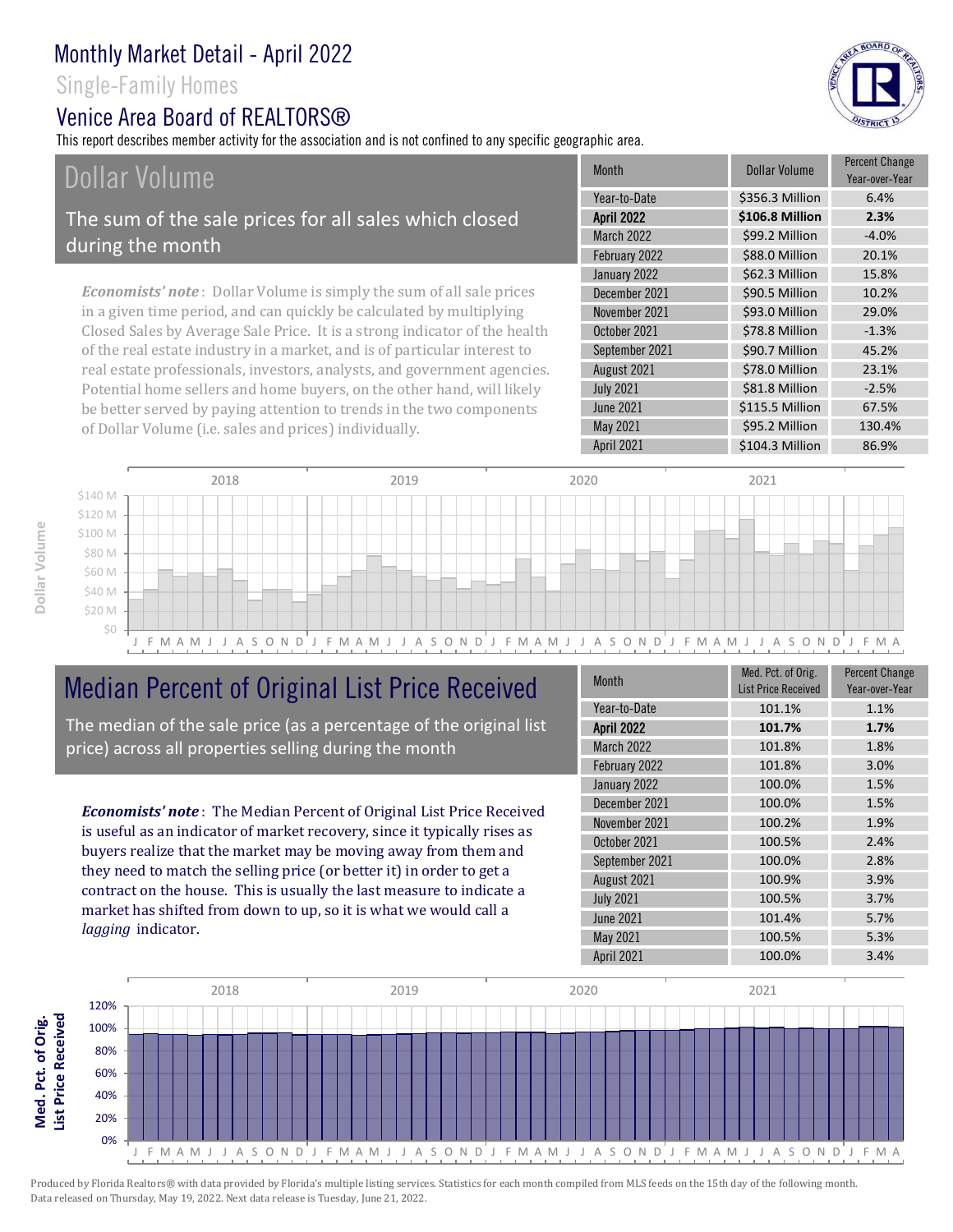### Single-Family Homes

### Venice Area Board of REALTORS®

This report describes member activity for the association and is not confined to any specific geographic area.

## Median Time to Contract

#### The median number of days between the listing date and contract date for all Closed Sales during the month

*Economists' note* : Like Time to Sale, Time to Contract is a measure of the length of the home selling process calculated for sales which closed during the month. The difference is that Time to Contract measures the number of days between the initial listing of a property and the signing of the contract which eventually led to the closing of the sale. When the gap between Median Time to Contract and Median Time to Sale grows, it is usually a sign of longer closing times and/or declining numbers of cash sales.

| <b>Month</b>      | Median Time to<br>Contract | <b>Percent Change</b><br>Year-over-Year |
|-------------------|----------------------------|-----------------------------------------|
| Year-to-Date      | 7 Days                     | $-41.7%$                                |
| <b>April 2022</b> | 6 Days                     | $-25.0%$                                |
| <b>March 2022</b> | 5 Days                     | $-44.4%$                                |
| February 2022     | 7 Days                     | $-65.0%$                                |
| January 2022      | 10 Days                    | $-47.4%$                                |
| December 2021     | 8 Days                     | $-46.7%$                                |
| November 2021     | 5 Days                     | $-68.8%$                                |
| October 2021      | 7 Days                     | $-65.0%$                                |
| September 2021    | 7 Days                     | $-68.2%$                                |
| August 2021       | 8 Days                     | $-80.0%$                                |
| <b>July 2021</b>  | 6 Days                     | $-87.2%$                                |
| <b>June 2021</b>  | 5 Days                     | $-92.3%$                                |
| May 2021          | 5 Days                     | $-87.8%$                                |
| <b>April 2021</b> | 8 Days                     | $-75.8%$                                |



# Median Time to Sale

**Median Time to** 

Median Time to

The median number of days between the listing date and closing date for all Closed Sales during the month

*Economists' note* : Time to Sale is a measure of the length of the home selling process, calculated as the number of days between the initial listing of a property and the closing of the sale. *Median* Time to Sale is the amount of time the "middle" property selling this month was on the market. That is, 50% of homes selling this month took *less* time to sell, and 50% of homes took *more* time to sell. Median Time to Sale gives a more accurate picture than Average Time to Sale, which can be skewed upward by small numbers of properties taking an abnormally long time to sell.

| <b>Month</b>      | <b>Median Time to Sale</b> | <b>Percent Change</b><br>Year-over-Year |
|-------------------|----------------------------|-----------------------------------------|
| Year-to-Date      | 48 Days                    | $-15.8%$                                |
| <b>April 2022</b> | 47 Days                    | $-16.1%$                                |
| March 2022        | 46 Days                    | $-16.4%$                                |
| February 2022     | 43 Days                    | $-34.8%$                                |
| January 2022      | 57 Days                    | $-16.2%$                                |
| December 2021     | 51 Days                    | $-10.5%$                                |
| November 2021     | 44 Days                    | $-31.3%$                                |
| October 2021      | 48 Days                    | $-31.4%$                                |
| September 2021    | 51 Days                    | $-29.2%$                                |
| August 2021       | 51 Days                    | $-39.3%$                                |
| <b>July 2021</b>  | 47 Days                    | $-54.8%$                                |
| <b>June 2021</b>  | 52 Days                    | $-51.9%$                                |
| May 2021          | 50 Days                    | $-46.2%$                                |
| April 2021        | 56 Days                    | $-25.3%$                                |

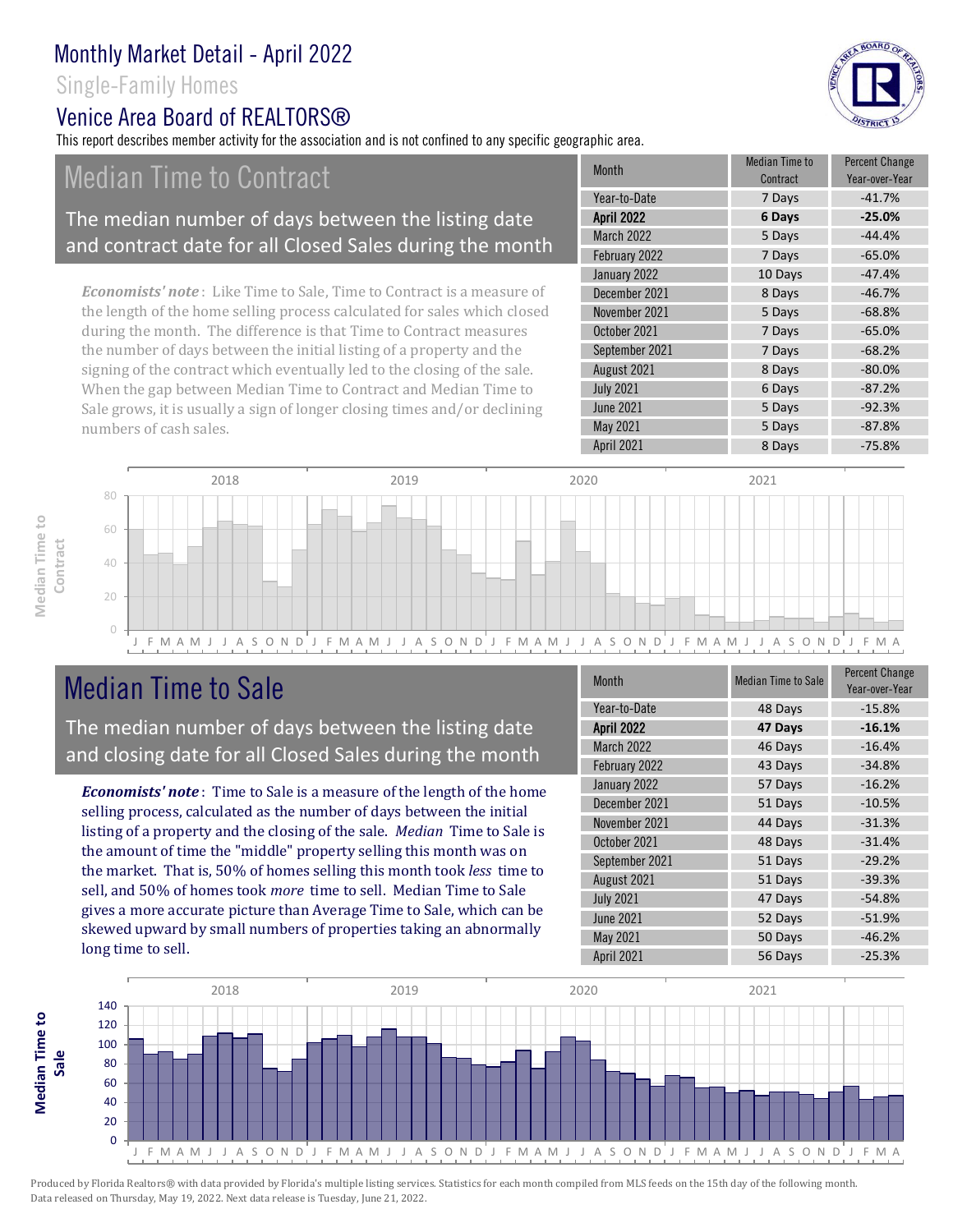Single-Family Homes

### Venice Area Board of REALTORS®

This report describes member activity for the association and is not confined to any specific geographic area.

BOARD OF

# *Economists' note* : Because of the typical length of time it takes for a New Pending Sales The number of listed properties that went under contract during the month

sale to close, economists consider Pending Sales to be a decent indicator of potential future Closed Sales. It is important to bear in mind, however, that not all Pending Sales will be closed successfully. So, the effectiveness of Pending Sales as a future indicator of Closed Sales is susceptible to changes in market conditions such as the availability of financing for homebuyers and the inventory of distressed properties for sale.

| <b>Month</b>      | <b>New Pending Sales</b> | <b>Percent Change</b><br>Year-over-Year |
|-------------------|--------------------------|-----------------------------------------|
| Year-to-Date      | 812                      | $-17.2%$                                |
| <b>April 2022</b> | 213                      | $-7.4%$                                 |
| <b>March 2022</b> | 215                      | $-6.1%$                                 |
| February 2022     | 185                      | $-29.9%$                                |
| January 2022      | 199                      | $-22.9%$                                |
| December 2021     | 133                      | $-26.9%$                                |
| November 2021     | 146                      | $-23.2%$                                |
| October 2021      | 216                      | 0.9%                                    |
| September 2021    | 184                      | $-17.1%$                                |
| August 2021       | 190                      | $-12.4%$                                |
| <b>July 2021</b>  | 186                      | $-15.1%$                                |
| <b>June 2021</b>  | 198                      | $-22.0%$                                |
| May 2021          | 217                      | 9.0%                                    |
| April 2021        | 230                      | 48.4%                                   |



# New Listings The number of properties put onto the market during

*Economists' note* : New Listings tend to rise in delayed response to increasing prices, so they are often seen as a lagging indicator of market health. As prices rise, potential sellers raise their estimations the month

of value—and in the most recent cycle, rising prices have freed up many potential sellers who were previously underwater on their mortgages. Note that in our calculations, we take care to not include properties that were recently taken off the market and quickly relisted, since these are not really *new* listings.

| Month             | <b>New Listings</b> | <b>Percent Change</b><br>Year-over-Year |
|-------------------|---------------------|-----------------------------------------|
| Year-to-Date      | 934                 | 8.5%                                    |
| <b>April 2022</b> | 274                 | 29.2%                                   |
| March 2022        | 268                 | 17.0%                                   |
| February 2022     | 198                 | $-11.2%$                                |
| January 2022      | 194                 | $-1.5%$                                 |
| December 2021     | 121                 | $-28.0%$                                |
| November 2021     | 146                 | $-13.6%$                                |
| October 2021      | 207                 | $-10.4%$                                |
| September 2021    | 211                 | $-1.4%$                                 |
| August 2021       | 206                 | 2.0%                                    |
| <b>July 2021</b>  | 216                 | 4.3%                                    |
| <b>June 2021</b>  | 214                 | 13.2%                                   |
| May 2021          | 218                 | 28.2%                                   |
| April 2021        | 212                 | 86.0%                                   |



**New Listings**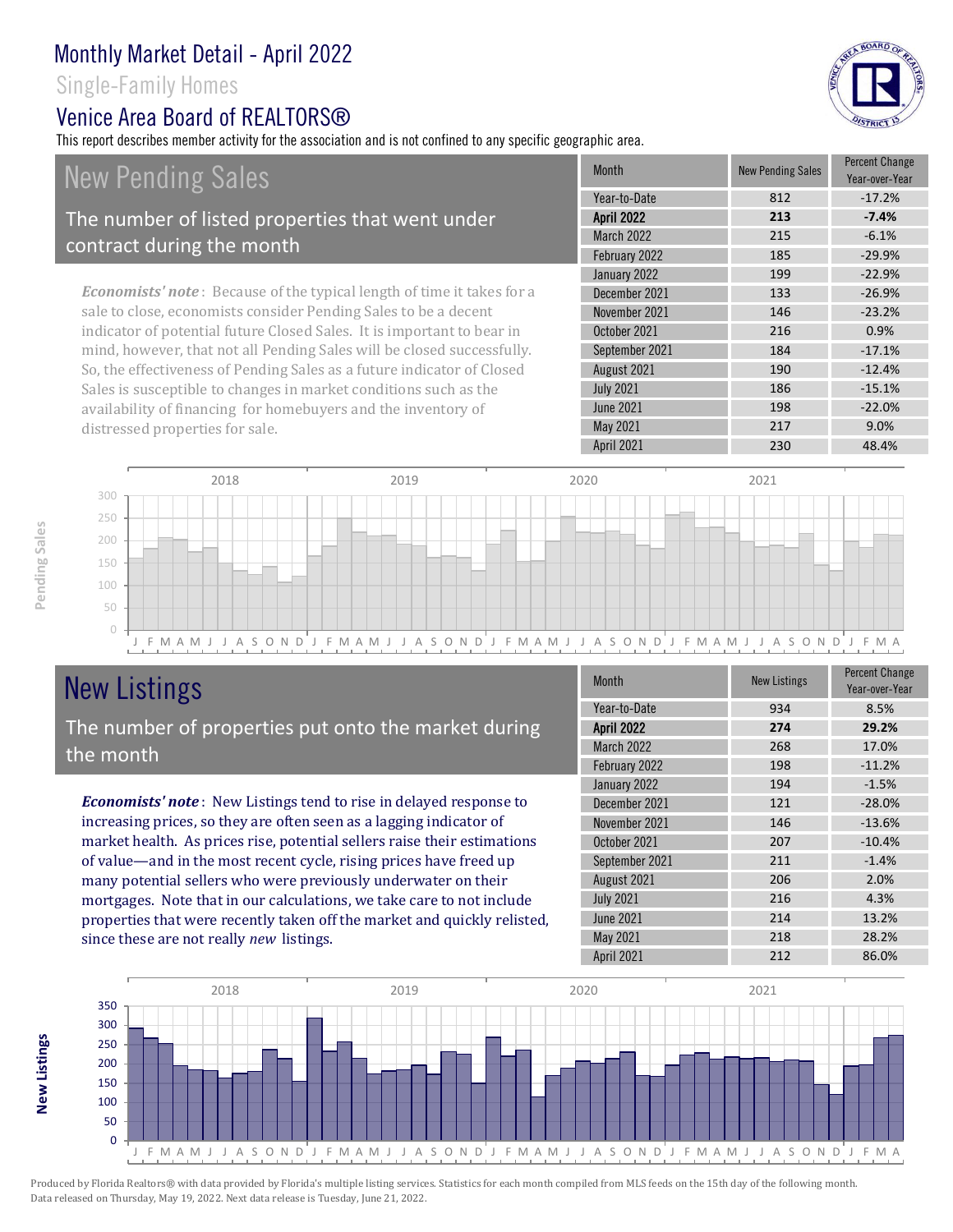### Single-Family Homes

### Venice Area Board of REALTORS®

This report describes member activity for the association and is not confined to any specific geographic area.

# Inventory (Active Listings)

The number of property listings active at the end of the month

*Economists' note* : There are a number of ways to define and calculate Inventory. Our method is to simply count the number of active listings on the last day of the month, and hold this number to compare with the same month the following year. Inventory rises when New Listings are outpacing the number of listings that go off-market (regardless of whether they actually sell). Likewise, it falls when New Listings aren't keeping up with the rate at which homes are going off-market.

| <b>Month</b>             | Inventory | <b>Percent Change</b><br>Year-over-Year |
|--------------------------|-----------|-----------------------------------------|
| <b>YTD (Monthly Avg)</b> | 161       | 15.7%                                   |
| <b>April 2022</b>        | 222       | 88.1%                                   |
| <b>March 2022</b>        | 165       | 28.9%                                   |
| February 2022            | 129       | $-0.8%$                                 |
| January 2022             | 127       | $-29.4%$                                |
| December 2021            | 150       | $-38.5%$                                |
| November 2021            | 170       | $-34.1%$                                |
| October 2021             | 166       | $-42.0%$                                |
| September 2021           | 185       | $-34.9%$                                |
| August 2021              | 169       | $-44.0%$                                |
| <b>July 2021</b>         | 161       | $-50.8%$                                |
| <b>June 2021</b>         | 125       | $-65.0%$                                |
| May 2021                 | 112       | $-75.7%$                                |
| April 2021               | 118       | $-77.4%$                                |
|                          |           |                                         |



# Months Supply of Inventory

An estimate of the number of months it will take to deplete the current Inventory given recent sales rates

*Economists' note* : MSI is a useful indicator of market conditions. The benchmark for a balanced market (favoring neither buyer nor seller) is 5.5 months of inventory. Anything higher is traditionally a buyers' market, and anything lower is a sellers' market. There is no single accepted way of calculating MSI. A common method is to divide current Inventory by the most recent month's Closed Sales count, but this count is a usually poor predictor of future Closed Sales due to seasonal cycles. To eliminate seasonal effects, we use the 12-month average of monthly Closed Sales instead.

| <b>Month</b>             | <b>Months Supply</b> | <b>Percent Change</b><br>Year-over-Year |
|--------------------------|----------------------|-----------------------------------------|
| <b>YTD (Monthly Avg)</b> | 0.9                  | 12.5%                                   |
| <b>April 2022</b>        | 1.2                  | 100.0%                                  |
| March 2022               | 0.9                  | 28.6%                                   |
| February 2022            | 0.7                  | 0.0%                                    |
| January 2022             | 0.6                  | $-40.0%$                                |
| December 2021            | 0.8                  | $-38.5%$                                |
| November 2021            | 0.8                  | $-42.9%$                                |
| October 2021             | 0.8                  | $-50.0%$                                |
| September 2021           | 0.9                  | $-43.8%$                                |
| August 2021              | 0.8                  | $-55.6%$                                |
| <b>July 2021</b>         | 0.8                  | $-57.9%$                                |
| <b>June 2021</b>         | 0.6                  | $-71.4%$                                |
| May 2021                 | 0.5                  | $-81.5%$                                |
| April 2021               | 0.6                  | $-79.3%$                                |



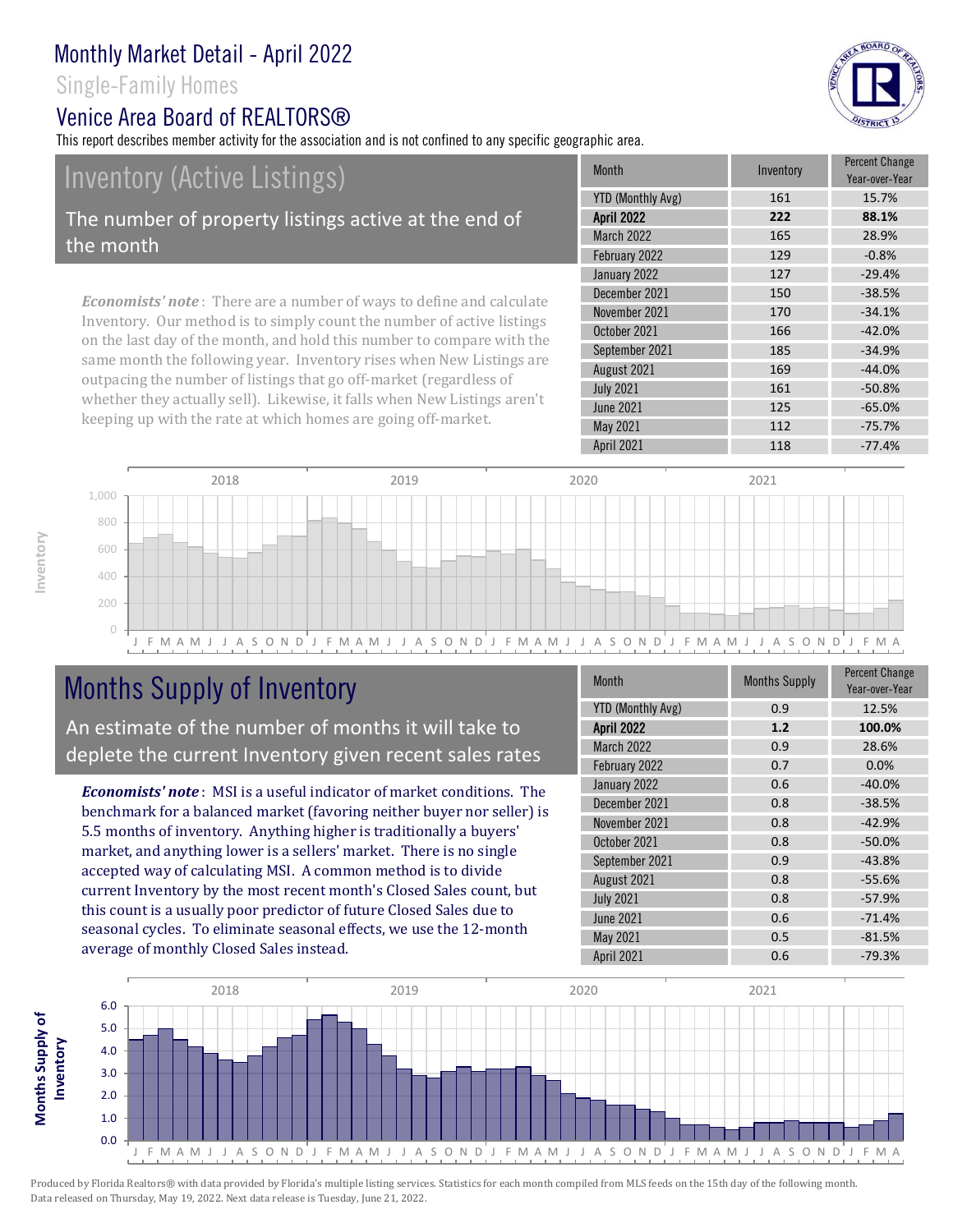### Single-Family Homes

### Venice Area Board of REALTORS®

This report describes member activity for the association and is not confined to any specific geographic area.

# Closed Sales by Sale Price

#### The number of sales transactions which closed during the month

*Economists' note:* Closed Sales are one of the simplest—yet most important—indicators for the residential real estate market. When comparing Closed Sales across markets of different sizes, we recommend comparing the percent changes in sales rather than the number of sales. Closed Sales (and many other market metrics) are affected by seasonal cycles, so actual trends are more accurately represented by year-over-year changes (i.e. comparing a month's sales to the amount of sales in the same month in the previous year), rather than changes from one month to the next.

April 2021 April 2022

| Sale Price            | <b>Closed Sales</b> | <b>Percent Change</b><br>Year-over-Year |
|-----------------------|---------------------|-----------------------------------------|
| Less than \$50,000    | 0                   | N/A                                     |
| $$50,000 - $99,999$   | 0                   | N/A                                     |
| $$100,000 - $149,999$ | 1                   | N/A                                     |
| \$150,000 - \$199,999 | $\mathbf{1}$        | $-92.3%$                                |
| \$200,000 - \$249,999 | 4                   | $-83.3%$                                |
| $$250,000 - $299,999$ | 17                  | $-46.9%$                                |
| \$300,000 - \$399,999 | 30                  | $-57.7%$                                |
| \$400,000 - \$599,999 | 71                  | 20.3%                                   |
| \$600,000 - \$999,999 | 46                  | 91.7%                                   |
| \$1,000,000 or more   | 10                  | 25.0%                                   |



## Median Time to Contract by Sale Price The median number of days between the listing date and contract date for all Closed Sales during the month

*Economists' note* : Like Time to Sale, Time to Contract is a measure of the length of the home selling process calculated for sales which closed during the month. The difference is that Time to Contract measures the number of days between the initial listing of a property and the signing of the contract which eventually led to the closing of the sale. When the gap between Median Time to Contract and Median Time to Sale grows, it is usually a sign of longer closing times and/or declining numbers of cash sales.

| Sale Price            | <b>Median Time to</b><br>Contract | <b>Percent Change</b><br>Year-over-Year |
|-----------------------|-----------------------------------|-----------------------------------------|
| Less than \$50,000    | (No Sales)                        | N/A                                     |
| \$50,000 - \$99,999   | (No Sales)                        | N/A                                     |
| $$100,000 - $149,999$ | 33 Days                           | N/A                                     |
| \$150,000 - \$199,999 | 10 Days                           | $-54.5%$                                |
| \$200,000 - \$249,999 | 2 Days                            | $-75.0%$                                |
| \$250,000 - \$299,999 | 5 Days                            | $-58.3%$                                |
| \$300,000 - \$399,999 | 10 Days                           | 25.0%                                   |
| \$400,000 - \$599,999 | 6 Days                            | 50.0%                                   |
| \$600,000 - \$999,999 | 7 Days                            | 16.7%                                   |
| \$1,000,000 or more   | 16 Days                           | $-85.3%$                                |



**Closed Sales**

Produced by Florida Realtors® with data provided by Florida's multiple listing services. Statistics for each month compiled from MLS feeds on the 15th day of the following month. Data released on Thursday, May 19, 2022. Next data release is Tuesday, June 21, 2022.

& BOARD OF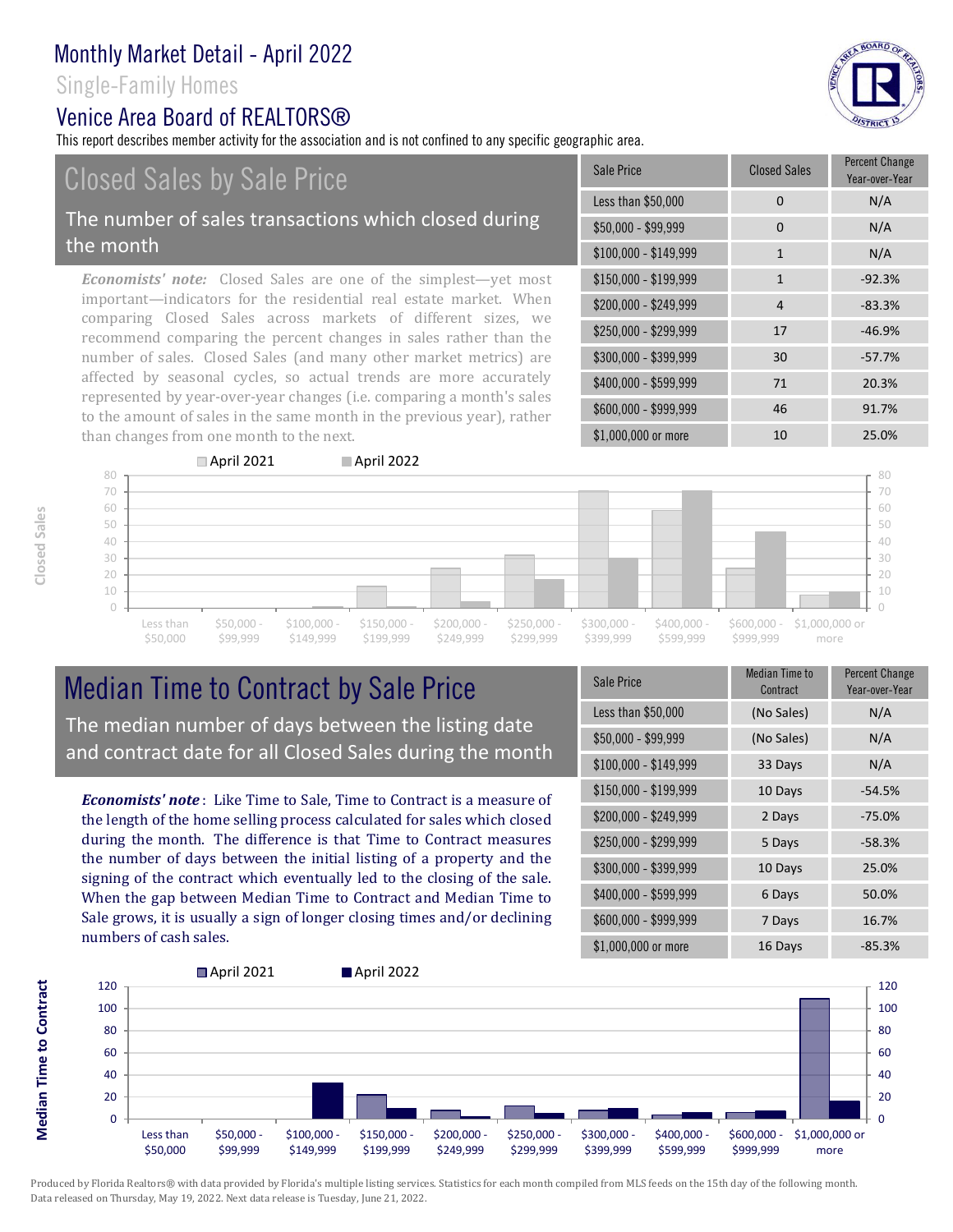### Single-Family Homes

the month

### Venice Area Board of REALTORS®

since these are not really *new* listings.

This report describes member activity for the association and is not confined to any specific geographic area.

mortgages. Note that in our calculations, we take care to not include properties that were recently taken off the market and quickly relisted,



**New Listings**

**Inventory**



## Inventory by Current Listing Price The number of property listings active at the end of the month

*Economists' note* : There are a number of ways to define and calculate Inventory. Our method is to simply count the number of active listings on the last day of the month, and hold this number to compare with the same month the following year. Inventory rises when New Listings are outpacing the number of listings that go off-market (regardless of whether they actually sell). Likewise, it falls when New Listings aren't keeping up with the rate at which homes are going off-market.

| <b>Current Listing Price</b> | Inventory      | Percent Change<br>Year-over-Year |
|------------------------------|----------------|----------------------------------|
| Less than \$50,000           | 0              | $-100.0%$                        |
| $$50,000 - $99,999$          | 0              | $-100.0%$                        |
| $$100,000 - $149,999$        | $\mathbf{1}$   | N/A                              |
| $$150,000 - $199,999$        | $\overline{2}$ | $-66.7%$                         |
| \$200,000 - \$249,999        | $\overline{2}$ | $-83.3%$                         |
| \$250,000 - \$299,999        | 6              | $-53.8%$                         |
| \$300,000 - \$399,999        | 44             | 100.0%                           |
| \$400,000 - \$599,999        | 83             | 186.2%                           |
| \$600,000 - \$999,999        | 55             | 223.5%                           |
| \$1,000,000 or more          | 29             | 70.6%                            |

\$600,000 - \$999,999 79 154.8% \$1,000,000 or more 18 100.0%

\$400,000 - \$599,999 98 38.0%